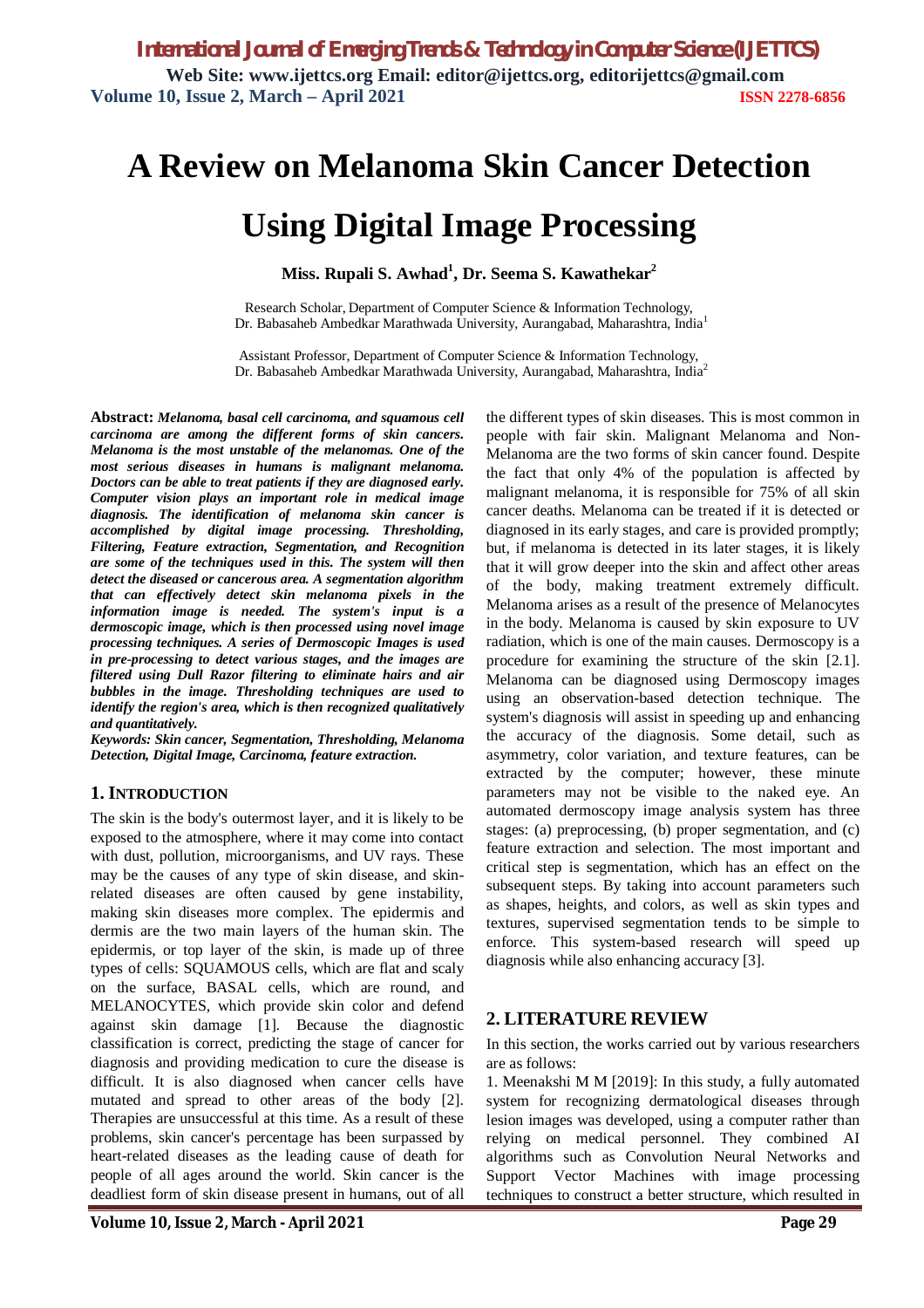# *International Journal of Emerging Trends & Technology in Computer Science (IJETTCS)* **Web Site: www.ijettcs.org Email: editor@ijettcs.org, editorijettcs@gmail.com Volume 10, Issue 2, March – April 2021 ISSN 2278-6856**

an 85% accuracy [1].

2. M. Chaithanya Krishna [2016]: In this study, Using Image Recognition software, a computer-aided system for detecting Melanoma Skin Cancer. The skin lesion image is fed into the device, which analyses it using novel image processing techniques to determine the existence of skin cancer. By analyzing texture, scale, and shape for image segmentation and feature stages, the Lesion Image Analysis tools search for various Melanoma parameters such as asymmetry, boundary, color, diameter, (ABCD), and so on. The image is categorized as Normal skin and Melanoma cancer lesions using the extracted function parameter [3].

3. VS. Sabeera [2016]: In this paper, the components of a portable real-time non-invasive skin lesion analysis device are proposed to help with melanoma prevention and early detection. The first part is a real-time alarm to help users avoid sunburn; a novel equation to measure the time it takes for skin to burn is thus implemented. The automated image analysis, which includes image acquisition, hair detection and exclusion, lesion segmentation, feature extraction, and classification, is the second part. And the results indicate that the proposed scheme works well, with high classification accuracy [4].

4. Uzma Bano Ansari [2017]: The proposed method of skin cancer detection can be easily implemented using a grey level co-occurrence matrix and help vector machine to classify whether the image is cancerous or non-cancerous, according to this paper. The proposed system has a 95% accuracy score. Compared to the biopsy form, it is a painless and time-consuming procedure. It is more helpful to the patients [5].

5. Preeti Shahi [2018]: To classify the extracted features of the lesions, the author used various techniques such as SVM, KNN, decision tree, and ensemble classifier in this paper. They were able to achieve a precision of 100.0 % using an SVM classifier, while they were able to achieve a lower precision using other classifiers. [10].

6. Vijayalakshmi M M [2019]: The aim of this study is to determine the most accurate skin cancer prediction as well as to identify skin cancer as malignant or non-malignant melanoma. They combined AI algorithms such as Convolutional Neural Networks and Support Vector Machines with image processing techniques to create a better structure, which resulted in an 85% accuracy [9].

7. Akhilesh Kumar [2019]: In this paper, we propose a method for extracting the requisite skin tissue features for detecting Malignant Melanoma. Histological images of skin tissues are used to feed this device. The requisite features are extracted from these images after they have been preprocessed [13].

#### **PROPOSED SYSTEM**

The method of detecting the presence of malignant and non-malignant cells in a picture is referred to as skin cancer detection using SVM. The GLCM and Help Vector Machine are used to detect skin cancer (SVM). The Gray Level Co-occurrence Matrix (GLCM) is a technique for extracting image features that can be used for classification. SVM is a type of machine learning technique that is primarily used for classification and regression analysis [4].



# **3. METHODOLOGY A. PRE-PROCESSING:**

The pre-processing of images is an important task or activity which helps in saving time for training as well as provides the clear enhancement for the additional steps by increasing the efficiency of the model. Pre-processing includes the following:

- Collection of the data set
- Hair removal
- Shading removal
- Glare removal

**Dataset:** The images were gathered from the ISIC dataset, which contains a series of melanoma skin cancer images. The aim of the ISIC melanoma project was to reduce the rising number of deaths from melanoma and improve the efficiency of melanoma early detection. We have obtained 1000-1200 images from this ISIC dataset, which contains approximately 23,000 images.

**Hair Removal:** Hair removal method was used for the above-collected images. The Hough transform was used to perform this process. The Hough transform is used to define lines, elliptical, and circular shapes. Hair removal for images of hair inside the tumor provides us with a clear image of the tumor, enabling us to make further enhancements. Dull Razor Filtering is used to remove hairs and air bubbles from images, as well as grayscale conversion, noise filtering, and image segmentation using a threshold.

**Shading removal:** The images taken from the dataset have a haze around the tumor zone, which is dark in some images and bright in others. Removing the shade in the tumor area also gives us a clearer view of the tumor, which is useful for further enhancements.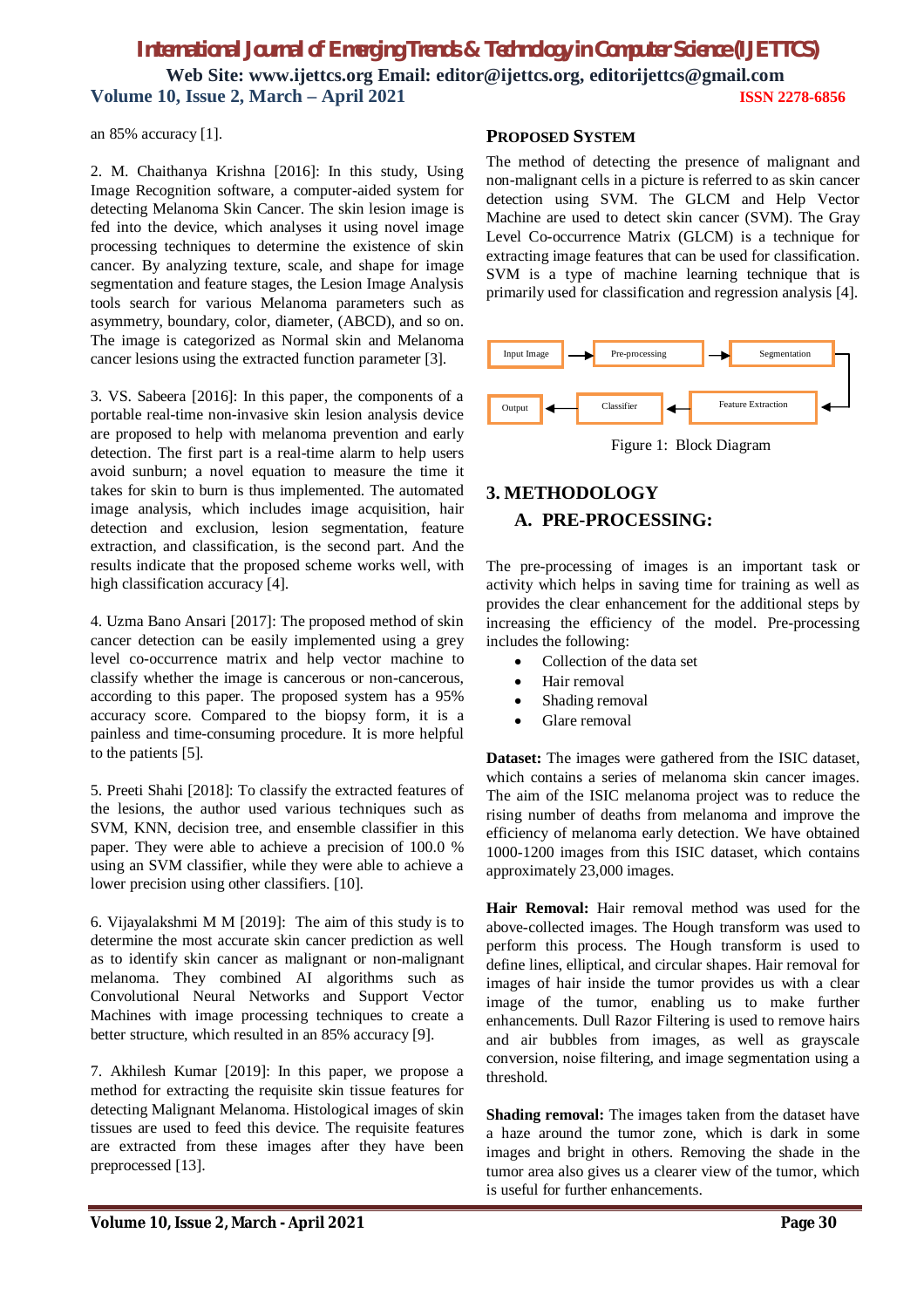# *International Journal of Emerging Trends & Technology in Computer Science (IJETTCS)* **Web Site: www.ijettcs.org Email: editor@ijettcs.org, editorijettcs@gmail.com Volume 10, Issue 2, March – April 2021 ISSN 2278-6856**

**Glare Removal:** When images are taken from a camera, glare can appear. This glare is not visible to the naked eye, so we eliminate it with the Python . However, this minute noise can affect the accuracy in the end.

## **B. IMAGE SEGMENTATION**

The method of segmenting a digital image into multiple segments is known as image segmentation (sets of pixels, also known as image objects). The goal of segmentation is to make an image more meaningful and easier to interpret by simplifying and/or modifying its representation. Objects and boundaries (lines, curves, etc.) in images are usually located using image segmentation. The method of assigning a label to each pixel in an image such that pixels with the same label share certain characteristics is known as image segmentation.

**Table 1:** Segmentation techniques in skin cancer detection

| Segmentation |      | <b>Techniques</b>                                             |
|--------------|------|---------------------------------------------------------------|
| Low-Level    | L.   | Thresholding                                                  |
|              | H.   | Region<br><b>Based</b>                                        |
|              |      | Approaches                                                    |
|              | III. | <b>Edge Based Approaches</b>                                  |
| High-Level   | L.   | Fusion<br>based                                               |
|              | H.   | segmentation techniques<br>Soft Computing Based<br>Approaches |
|              | III. | Deformable Models                                             |
|              | IV.  | Other Methods                                                 |

## **C. FEATURES EXTRACTION**

Features as shape, texture, color, etc. are used to describe the content of the image. Image features can be classified into primitives.

## **D. CLASSIFIER**

**SVM: Support-Vector Machines** is a supervised machine learning algorithm that is primarily used to categories data into various groups. A hyper plane is used in SVM to serve as a decision boundary between the different groups. SVM can be used to create several separating hyper planes, splitting the data into segments with only one form of data in each segment.

#### Features of SVM are as follows:

1. SVM is a supervised learning algorithm. This means that SVM trains on a set of labeled data. SVM studies the labeled training data and then classifies any new input data depending on what it learned in the training phase.

2. A main advantage of SVM is that it can be used for both classification and regression problems. Though SVM is mainly known for classification, the SVR (Support Vector Regressor) is used for regression problems.

3. SVM can be used for classifying non-linear data by using the kernel trick. The kernel trick means transforming data into another dimension that has a clear dividing margin between classes of data. After which you can easily draw a hyper plane between the various classes of data.

## **4. CONCLUSION**

In this paper, different classification methods had discussed on the Classification of skin cancer detection. Various techniques in pre-processing, segmentation, feature extraction, and classification process are reviewed and properly explained. This review work is expected to be helpful for researchers, medical practitioners and scientists.

## **ACKNOWLEDGMENT**

We thank would like to acknowledge the support of Department Of Computer Science And Information Technology, providing me facilities. Further I would like to especially thank to my guide Dr. Seema Kawathekar.

### **References**

- [1] Meenakshi M M, Dr. S Natarajan, " Melanoma Skin cancer detection using image processing ", International journal of engineering research & technology(IJERT)- Volume 7, Issue 10, 2019
- [2] Khaing Thazin Oo, Dr. Moe Mon Myint, Dr. Khin Thuzar Win, "Skin Cancer Detection using Digital Image Processing and Implementation using ANN and ABCD Features", International Journal of Trend in Scientific Research and Development (IJTSRD)- Volume 2, Issue 6,Sep- Oct2018
- [3] M. Chaithanya Krishna, S. Ranganayakulu, Dr. P. Venkatesan, "Skin cancer detection and feature extraction through clustering technique International journal of innovative research in computer & communication engineering- Volume 4, Issue 3, March 2016
- [4] VS. Sabeera, P.Vamsi Krishna, " Early detection of Melanoma skin Cancer Using classifiers", International Advanced Research journal of science, engineering and technology research (IARJSETR)- Volume 3, Issue 8, August 2016
- [5] Uzma Bano Ansari, Tanuja Sarode, "Skin Cancer